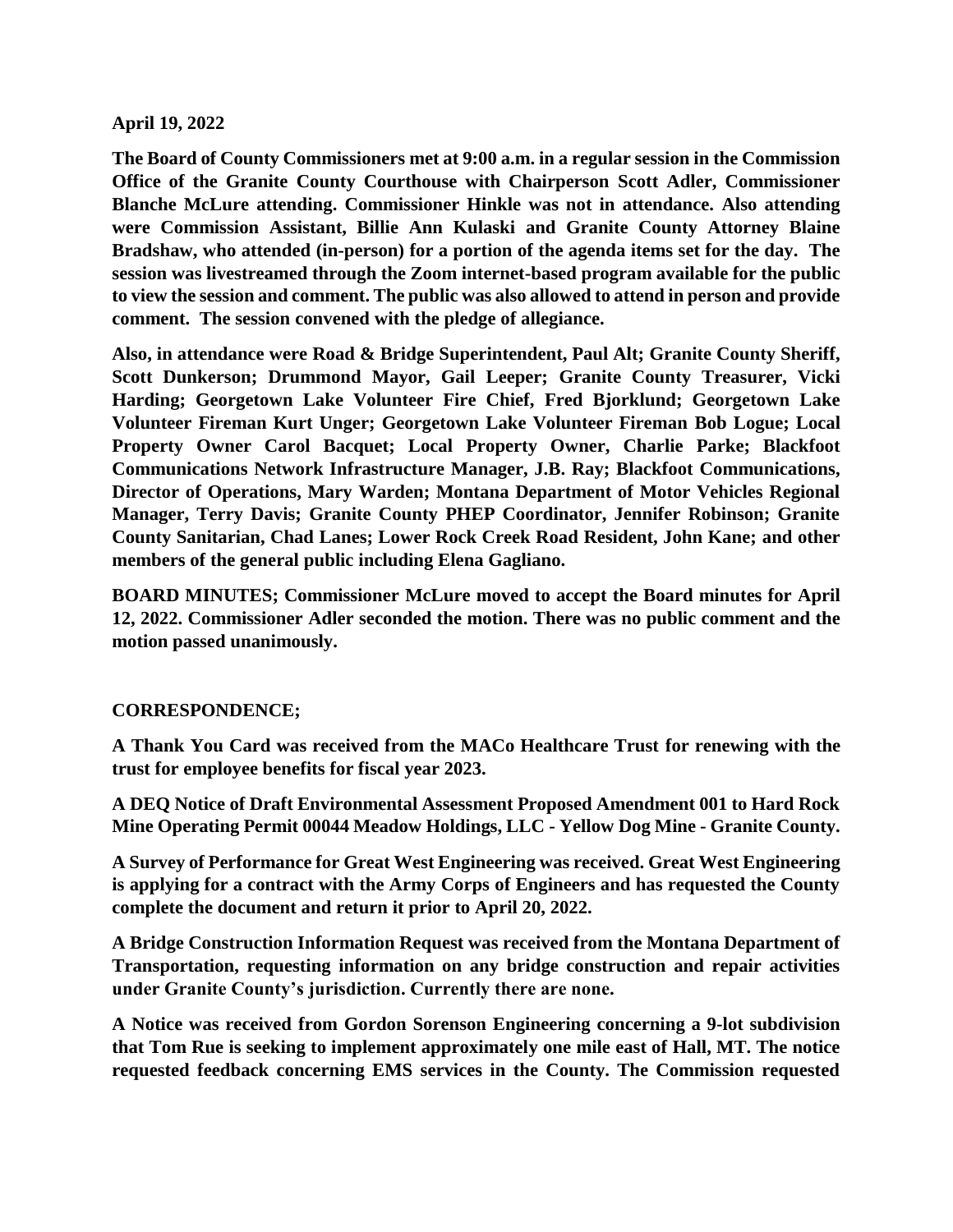**Commission Assistant, Billie Ann Kulaski partner with Granite County Planning Director, Linda Bouck to complete any necessary information needed from the County.** 

**A Letter was received from Karen Alley, Associate General Counsel for MACo, notifying the County that the MACo has hired an in-house attorney for land-use services.** 

**A Notice was received from Maps Inc., Mapping & Planning Specialists announcing a rate increase that will go into effect May 1, 2022. Commissioner Adler requested that this be placed on an upcoming agenda to discuss further.** 

## **PUBLIC COMMENT;**

**Public comment was received from Elena Gagliano concerning the correspondence. Elena Gagliano asked which items of correspondence will be placed on the agenda. Commissioner Adler responded that the only item being placed on a future agenda for follow up will be the notice received from Maps Inc. Elena Gagliano asked about the letter from MACo announcing the addition of an in-house attorney for land-use services, and if it would be on the agenda to discuss further. Commissioner McLure responded that the letter is just explaining to the Commission that there is a new attorney available for support if the County needs to reach out for assistance, and that this won't be appearing on the agenda again.** 

**BID OPENING FOR DOZERS & EXCAVATORS WITH OPERATORS FOR PERIODIC WORK THROUGHOUT THE CALENDAR YEAR 2022; The public bid opening was held for bids for hourly rates for dozers with operators (D6 class or larger) and excavators with operators (320 class or larger) for periodic work throughout the calendar year, 2022. The "Notice To Bid" was published for two weeks in the Philipsburg Mail newspaper; and three weeks on the Granite County Website.** 

**There was one bid received which was as follows:** 

 **Bob Weaver Construction for a D7 Dozer with Rippers at \$137 per hour plus moving**

**Commissioner McLure asked if the Commission should put this back out for bid since we only have one response. Commissioner Adler explained that we could but that this would be the priority bid and set the amount per hour for a dozer with operator. Others wanting on the call-down list would be lower priority and called only if Weaver Constructing was unavailable. Road & Bridge Superintendent, Paul Alt added that as the County does with their bids for Truck Hauling. The Commission noted that this bid was only for a dozer and not an excavator, and Commissioner McLure commented that she believes the County should put this back out for bids, including for dozers that would be lower in priority for call-out for work. Commissioner Adler moved to accept Bob Weaver Construction's bid for a D7 Dozer with Rippers at \$137 per hour plus moving. Commissioner McLure seconded the motion. There was no public comment and the motion passed unanimously. Commissioner**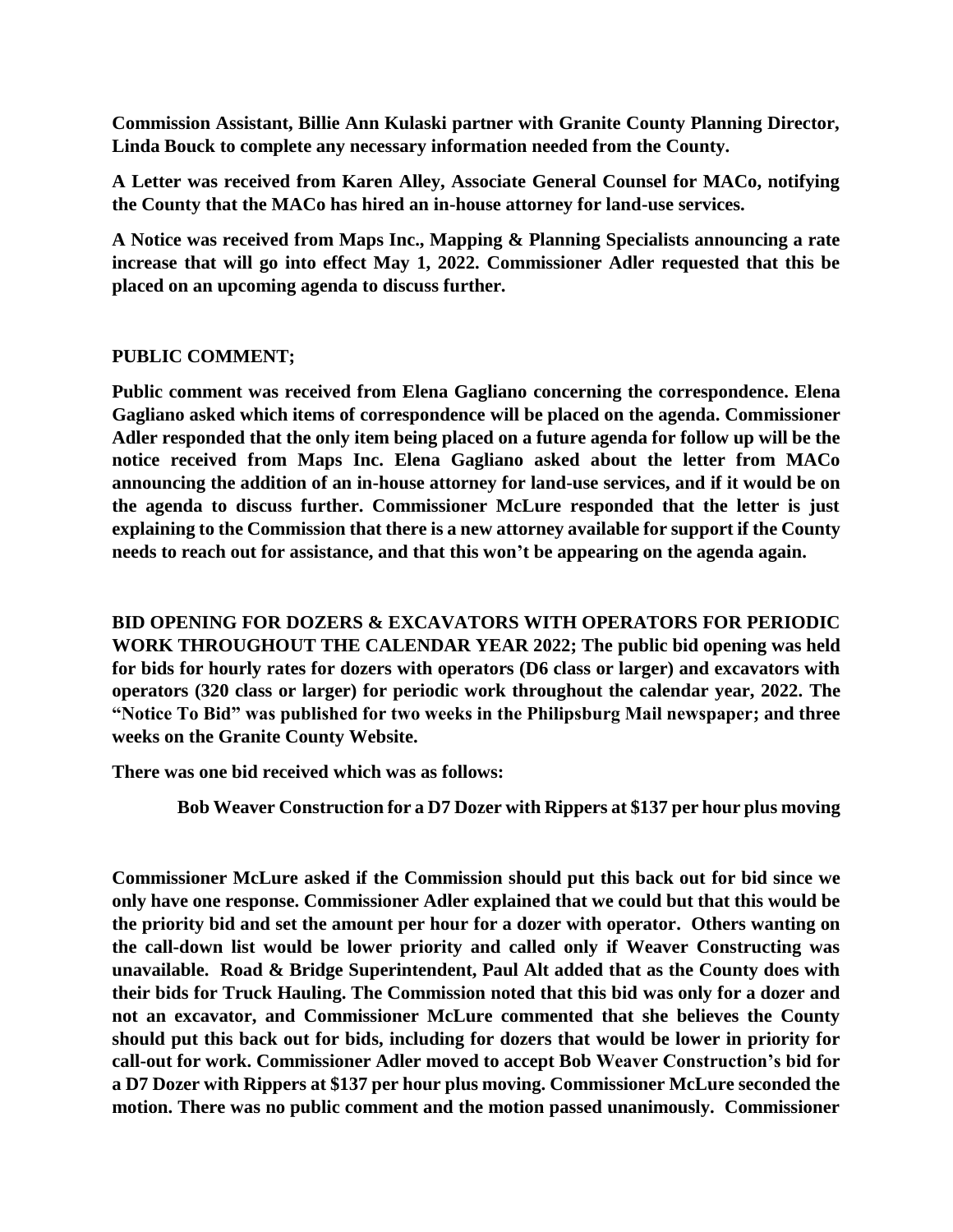**Adler then moved to put this matter back out for bid. Commissioner McLure seconded the motion. There was no public comment and the motion passed unanimously.** 

**ROAD & BRIDGE WEEKLY REPORT; Road & Bridge Superintendent Paul Alt joined the Commission to provide a quick update of projects the road department has been working on including maintaining equipment. Paul Alt commented that they are not able to get blade work done with the snow and freezing conditions. The Department has begun hauling the millings from Linda Smith's property (area by Linda's Pond) to Charlie Parke's property as discussed the previous week, since they have time available to do so with the weather. Paul Alt clarified a point that was recently brought forth concerning the laying of millings, stating that the County has no plans to lay the millings this year, and that they are just moving them from one location to the other to store them. He added that the County has looked into the Transportation Alternative Grant Program to apply for the end of this year or early 2023, which will assist with the cost of milling projects. Commissioner Adler then read comments from Suzanne Browning that were sent into the Commissioner's Office: Granite County Commissioners:**

*I am not able to attend the meeting, or by Zoom. For the record, I have written public comment, questions, and requesting information, on the April 19, 2022 agenda item - Agreement between Charlie Parke and Granite County for Storage Space; Discussion & Decision. I listened to the April 12th recording, during the Road & Bridge Superintendent report. The discussion was that the agreement, with Charlie Parke for stockpiling millings, would be on the Granite County Commission Agenda, on April 19, 2022. On April 13, 2022, I observed Granite County dump trucks hauling millings, to the proposed site for stockpiling. Apparently, there is already a signed agreement. Also, in discussion of the agreement, Commissioner Adler stated that Charlie Parke would receive \$2500.00/year, for storing these millings. What decision is being made on this agenda item? Does the Granite County Commission know the cubic yards of "cold millings", being added for storage, which apparently will be from a construction award contract? Did the Road & Bridge Superintendent get approval? For what period of time will these millings be stored there? What is the plan for using these millings on county roads? When or will the Road Fund have a budget to lay these millings, and can the county roads be maintained once they are paved? This link, to a news article, may be of interest to the Granite County Commissioners. [https://bitterrootstar.com/2022/04/county-considering-un-paving](https://bitterrootstar.com/2022/04/county-considering-un-paving-some-roads/)[some-roads/](https://bitterrootstar.com/2022/04/county-considering-un-paving-some-roads/) The questions, I am asking, may be a part of the Commission's discussion on the agenda item, prior to asking for public comment. I apologize, if they are repetitious However, since I'm not able to attend, this would be my public comment and questions. In regards, to the amount that the property owner is going to be reimbursed with this new agreement, I would like a copy of the old agreement and total amount paid for storage of the millings, at Linda's pond, for comparison. Linda's pond was the name referred to in the discussion, on April 12, 2022. Thank you for your time. Regards, Suzanne Browning* 

**Commissioner Adler stated that the decision has been made to stockpile the millings at Charlie Parke's and the County needs to get the millings out of their current location (Linda**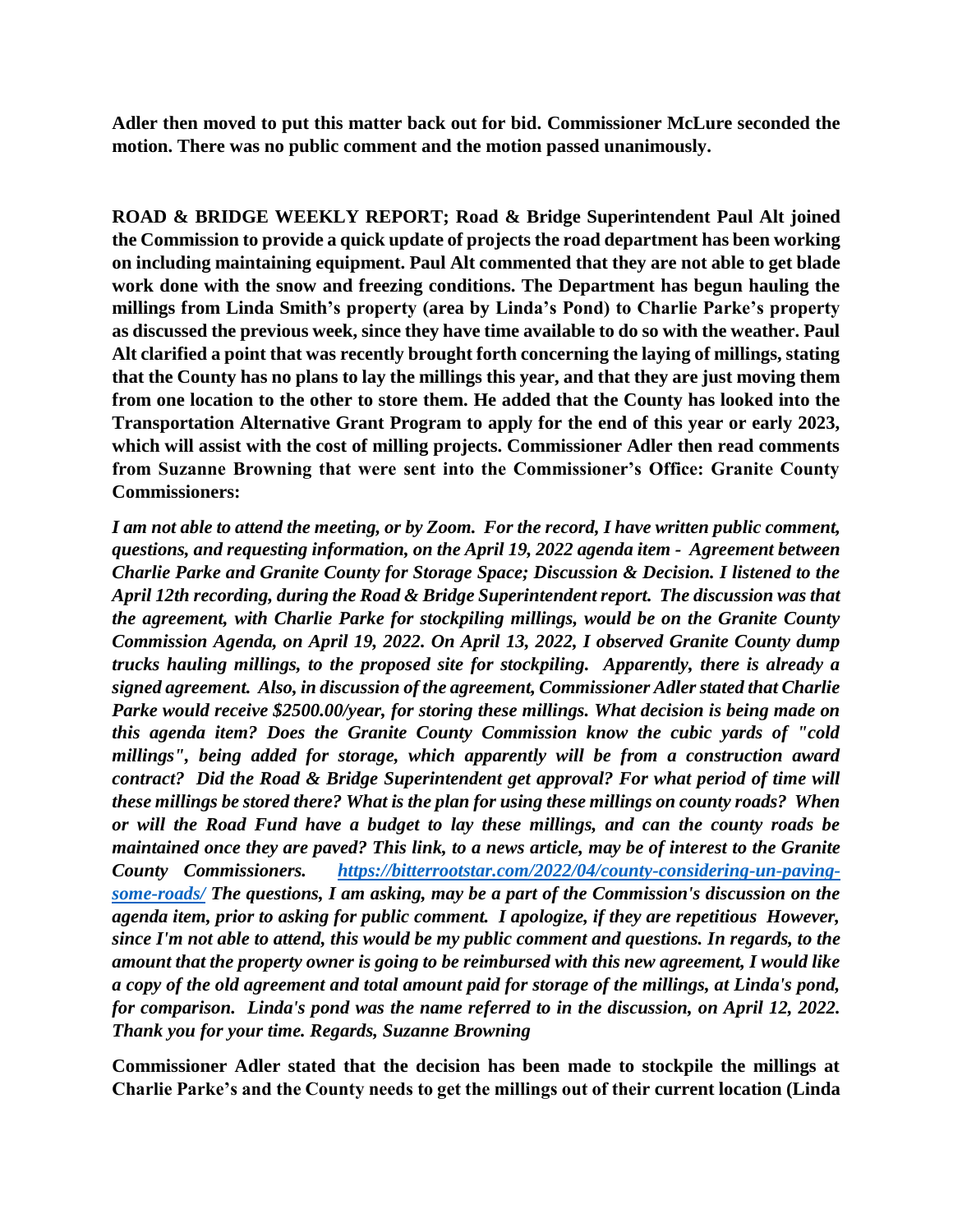**Smith's property). Paul Alt added that the Department has time to move the millings right now and are trying to be efficient with the time they have, and complete the project before the weather breaks and they get busy with other projects. Granite County Attorney, Blaine Bradshaw explained that it was his understanding that the Commission had previously provided Paul Alt with authority to look for a new location and negotiate a preliminary agreement, and during the previous weeks session (April 12, 2022) there was a general understanding amongst the Commission that they were going to move the millings to Charlie Parke's property and that there would be a formal written agreement on the current agenda. He added that the cost of \$2500 annually is not something that would be of significant public interest, but would be more along the lines of day to day business operations.** 

**Commissioner Adler commented that the amount of negative attention this has drawn could jeopardize the ability of the County to lease this space from Charlie Parke. Commissioner McLure clarified the situation, stating that the reason the County is moving the millings is because it needs to be removed from Linda Smith's property as the current lease is ending soon and Linda Smith and her family desire for the lease to end and not be extended, then asked Paul Alt why the Road Department has begun moving the millings. Paul Alt responded that they are moving them right now because the Road Department has the time to move them now. Commissioner Adler commented that he spoke with Commissioner Hinkle in the morning prior to the meeting, and Commissioner Hinkle had stated that he approved of the agreement with Charlie Parke. The Commission then reviewed specific questions Suzanne Browning asked including how the County plans to lay millings. Once again, the Transportation Alternative Grant Program was discussed. The question of maintaining roads where millings have been laid was discussed. Commissioner Adler responded that the Road Department would obviously maintain roads where they have laid millings. Commissioner McLure referenced the news article Suzanne Browning sent them, and then asked Paul Alt how the County knows how many millings they have. Paul Alt responded that they have to use equipment to rip the millings up in their current location and move them, therefore they don't have an exact number for the amount of millings they have. Suzanne Browning's letter also requested a copy of the County's current agreement with Linda Smith, which Commission Assistant, Billie Ann Kulaski sent to her.** 

**Commissioner McLure commented that the County paid Linda White \$2K annually and asked why they County is paying Charlie Parke \$2500 annually. Commissioner Adler responded that the contract with Charlie Parke is a better deal as it was for three years and that the County needed to find a location to store the millings as Linda Smith no longer wanted them stored on her property, after the current lease ends.** 

**Public comment was received from Drummond Mayor Gail Leeper stating that this was the first time she was reviewing Suzanne Browning's comments and that the public's perception is that the deal was done before it was started. Mayor Leeper suggested that the County get matters such as this on their agenda ahead of time and asked that the Commission and Paul Alt take her suggestions into consideration for the future.**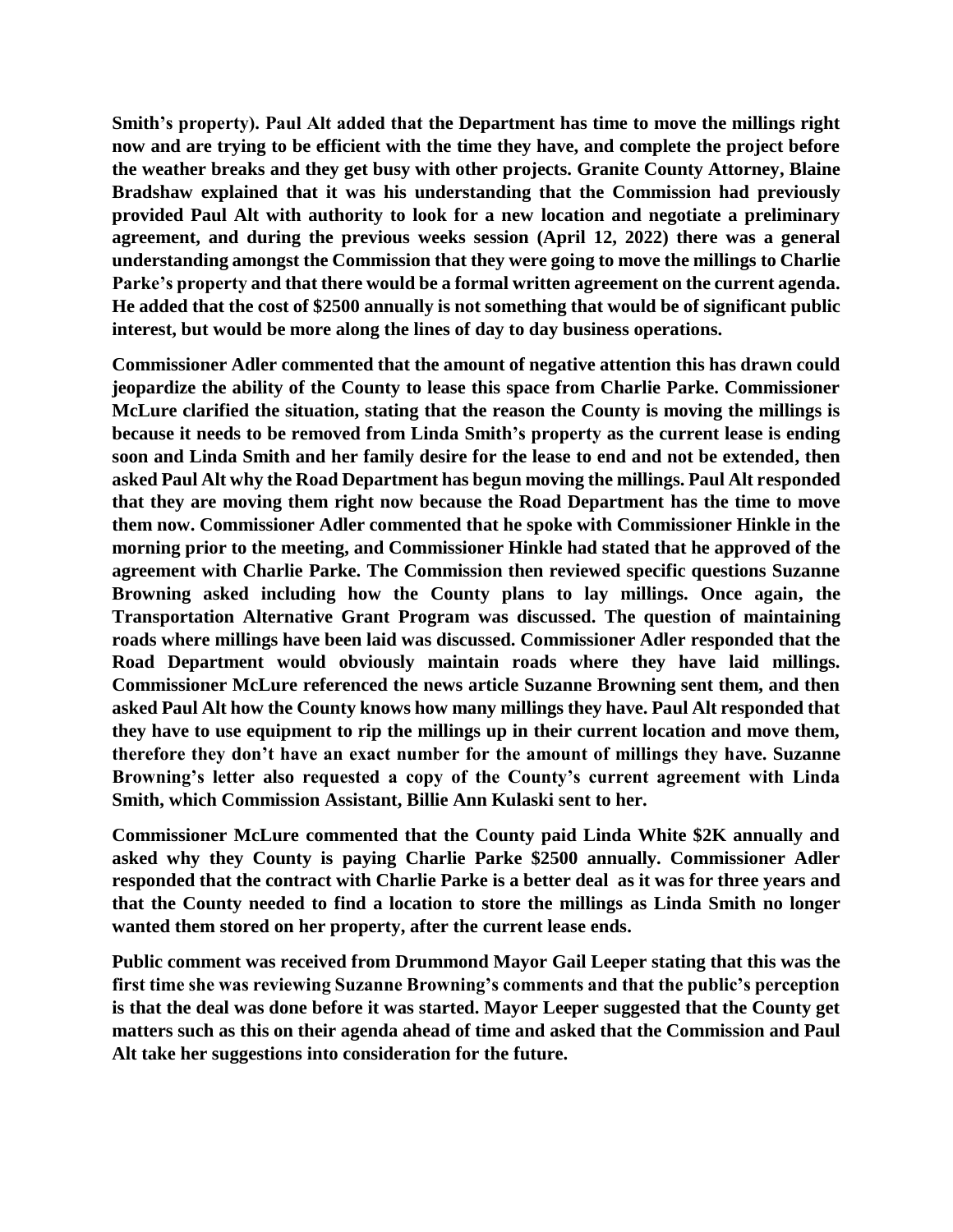**Blaine Bradshaw responded that he felt as though the comments are somewhat nit picking the Commission since the matter was discussed in open meeting the previous meeting by the Commission, and the Commission was agreeable to the change. Mayor Leeper replied that she didn't want to get into it, and she was just supplying public comment on the matter and was not directing her comments at him. Blaine Bradshaw responded that he was not upset, but that was his opinion.** 

**Public comment as received from Elena Gagliano stating she agreed with Mayor Leeper that it seems that the Commission is discussing the matter after the fact. Elena Gagliano referenced that it seemed to her that Commissioner McLure isn't aware of a lot of the activities that occur.** 

**Blaine Bradshaw re-clarified that \$2500 as a significant public interest as opposed to day-today activities is questionable.** 

**AGREEMENT BETWEEN CHARLIE PARKE AND GRANITE COUNTY FOR STORAGE SPACE; After previous discussion on the matter during the Road & Bridge report, Commissioner Adler explained that Road & Bridge Superintendent Paul Alt can take the agreement to Charlie Parke for review and if there are questions he has on the agreement the Commission will address them. Commissioner McLure asked if the agreement is for the Commissioners to review and then take to Charlie Parke and have it come back to them signed. Granite County Attorney, Blaine Bradshaw responded that Paul Alt had authority from the Commission to find a reasonable place to store the millings and negotiated a deal that he has brought back to the Commission for final approval, the Commission is now reviewing the agreement and if they approve, Paul Alt will take it to Charlie Parke for review and signature. Commissioner Adler motioned to approve the agreement with Charlie Parke. Commissioner McLure seconded the motion. Commissioner Hinkle provided his proxy to Commissioner Adler on this issue and voiced his support for the agreement prior to the meeting. No further public comment was received and the motion passed unanimously.** 

**BROWN'S GULCH ACCESS ROAD, NOTICE OF OBSTRUCTION; Granite County Attorney, Blaine Bradshaw summarized that after the allotted 60 days the County provided for the Bacquets and /or Lockes to petition the County to abandon the spur off of Brown's Gulch Road, they have filed a declaratory judgement against the County (however, the County has not been officially served yet). Blaine Bradshaw explained he spoke with the attorney, Kevin S. Jones of Jones & Associates, PLLC and he would advise the Commission to hold off on removing obstructions until an agreement can be reached or litigation has been completed. Commissioner McLure motioned that notice of obstruction removal be stayed. Commissioner Adler seconded the motion. There as no public comment and the motion passed unanimously.**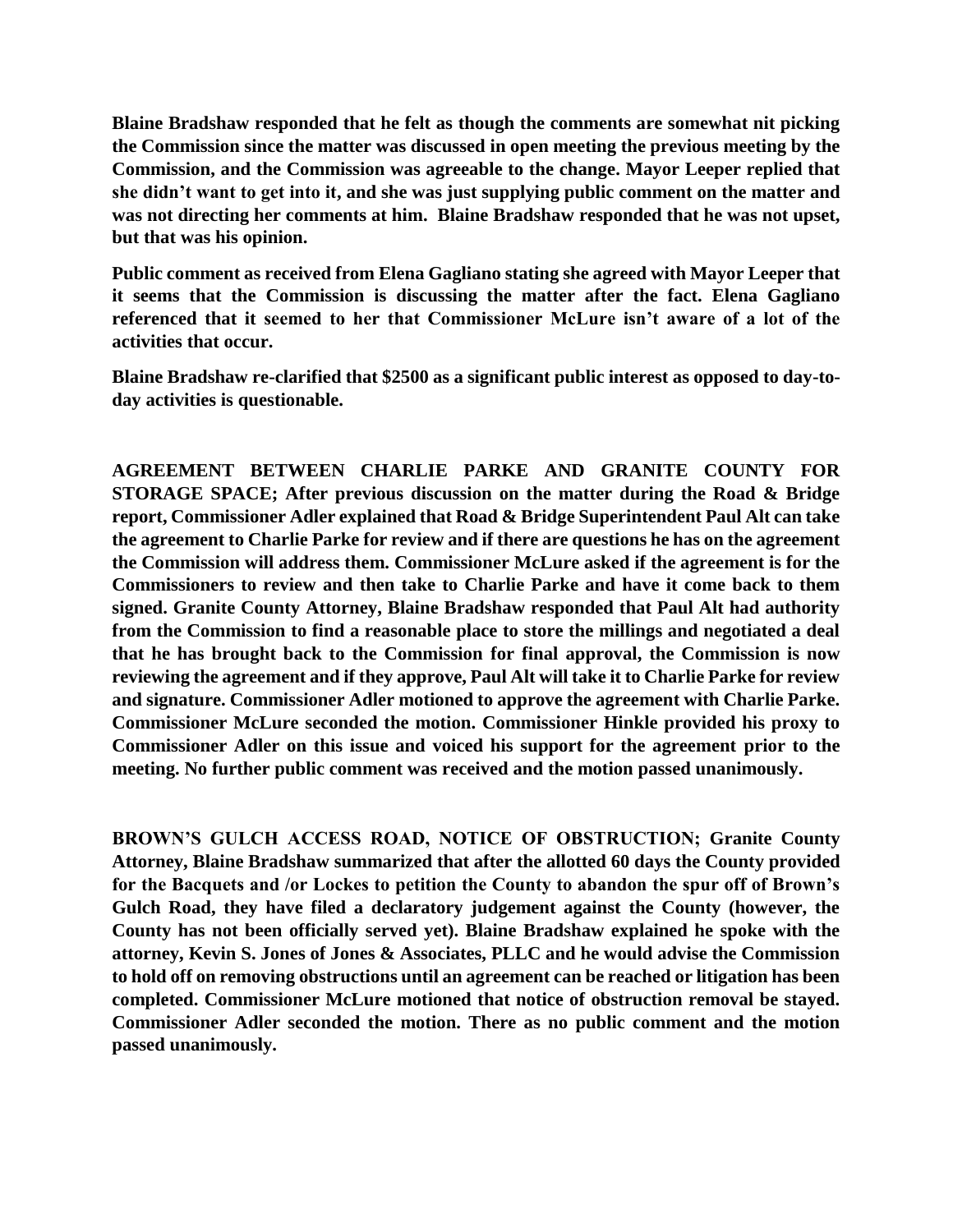**BRANDON PARRET, DAM TENDER'S REPORT, GEORGETOWN LAKE OUTFLOW; The lake level was reported at 6428.55 feet; 11.4 inches below full pull, according to the USGS lake level gage and the dam tender's report for the week. Commissioner Adler motioned leave the outflow as is, at 6 CFS, as allowed by the FERC Order in place. Commissioner McLure seconded the motion. There was no public comment and the motion passed unanimously.** 

**GEORGETOWN LAKE VOLUNTEER FIRE CHIEF, FRED BJORKLAND REGARDING COLLECTION OF FEES; The Commission was joined by Granite County Treasurer, Vicki Harding; Georgetown Lake Volunteer Fire Chief, Fred Bjorklund; Georgetown Lake Volunteer Fireman Kurt Unger; and Georgetown Lake Volunteer Fireman Bob Logue. Fire Chief Bjorklund explained that the Fire Area Fee Increase project is something that they learned through a citizen in their area that they should be looking into, because there are properties that are not paying the fees. The Georgetown Lake Fire Service Area (GTL FSA) then created a committee to take on this issue, which Kurt Unger has headed. The committee identified 110 delinquent properties in Granite County, signifying a lot of missed operating revenue. Commissioner McLure clarified that the County collects the taxes, but since GTL FSA is district it is their responsibility to locate which properties are missed and turn them in. Vicki Harding commented that one thing that could be of assistance to GTL FSA is to connect them with Matt Pearce, who the County utilizes for 911 addressing and GIS services. She explained that Matt Pearce could add their contact information to notify when a new address is created in the County and then they could review the information to see if the address is in their district. Granite County Attorney, Blaine Bradshaw, thanks the firemen for their excellent volunteer work, and promoted the idea of County and GTL FSA continuing to work together as a team to support the effort. Fire Chief Bjorklund commented that he noticed that some properties that weren't being charged FSA fees were being charged Solid Waste fees and inquired to why that is. Vicki Harding responded that the Solid Waste Department has a secretary that handles the Solid Waste fees and is continually working on this. Kurt Unger explained that in the documentation they compiled the problem started around 2005 and in 2008 is when the issue really peaked, commenting that it is great to get these people on the tax roll, but asked how they stop this from happening again in the future. He added that this isn't just an issue for their fire districts but other fire districts across the County. Kurt Unger then suggested that the County authorize an audit (review of new structures, etc. within FSAs and other districts) to be completed every two years because it would not only benefit them but other fire districts as well as solid waste. He stated that fixing the problem long-term is important and that it is difficult for them to do this internally as a district. Vicki Harding applauded them for the work they have done and the amount of properties they have identified, sating she thinks it would be a great idea to do an audit. Commissioner McLure commented that the County does not have a local Assessor and now has to depend on the Department of Revenue (DOR) do to these types of things. Vicki Harding added that Julie Goebel the Assessor for the DOR now covers three counties, including Granite County, making it difficult for her to catch missed properties in Granite County. Blaine Bradshaw voiced more support for the idea of**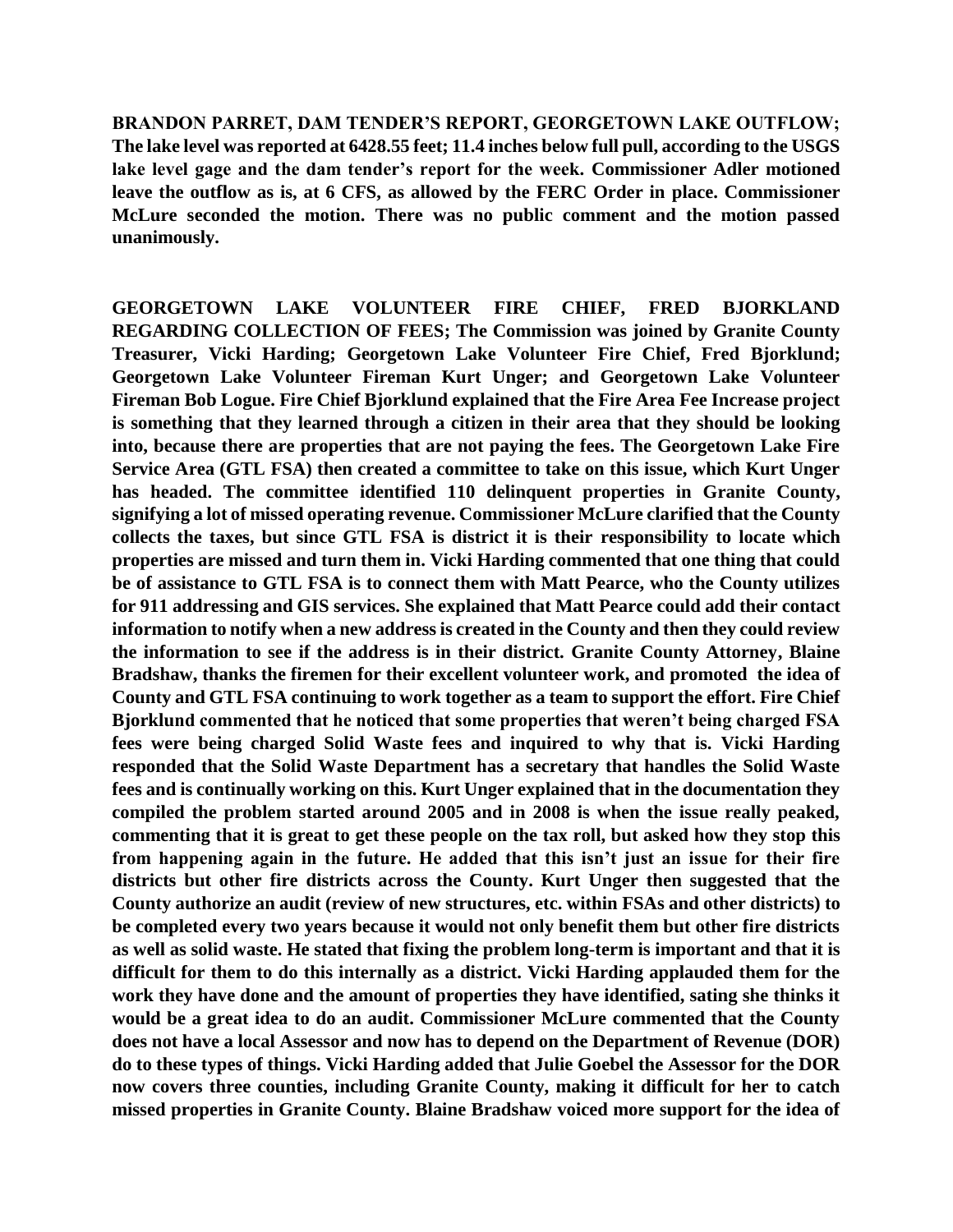**an audit and the Commission agreed to keep working with the GTL FSA on the matter. Commissioner Adler asked that we get a representative from the DOR to come in and speak with Commission on the matter. Vicki Harding stated she would reach out and work with Commission Assistant, Billie Ann Kulaski to get them on the agenda.** 

**RETAINING ARCHITECT FOR COURTHOUSE PROJECTS; Granite County Attorney Blaine Bradshaw explained that he had spoken with Mr. Robert Robinson from Missoula who is working on the new fire hall in Drummond for the Valley Fire District, but he is so busy he hasn't been able to look at the Courthouse project yet. Blaine Bradshaw commented that he reached out to Montana Tech to see if they had a professor that could oversee a student to work on the projects, but Montana Tech didn't have anyone. He then stated that Montana State University did show some interest and they said they will get back with us. The County also had this project out on RFQ last winter, with no response, however Commissioner Adler suggested putting it back out. Commissioner McLure moved to put the Courthouse projects back out on RFQ. Commissioner Adler seconded the motion. There was no public comment and the motion passed unanimously.** 

**MACO BROADBAND SUMMIT REPORT; Commission Assistant, Billie Ann Kulaski summarized the summit she attended the week prior in Helena aimed at educating Counties on the complexities of the Broadband funding through ARPA and the Infrastructure Investment and Jobs Act (IIJA). The program under the Montana Department of Administration (DOA) is Connect MT program and is utilizing ARPA dollars. Counties are not eligible to apply for funding, however can partner with service providers on the application by providing matching funds. There is a 20% match requirement and the fund legislated under HB632 are not eligible for match. The direct allocation funds may be eligible for match, but it depends on the County Attorney's interpretation under SB267 Title II. The Montana DOA created a website for the broadband program: [http://Connectmt.mt.gov;](http://connectmt.mt.gov/) The website includes webinars, recordings, and FAQs to support those trying to apply for funding. Currently there have been 49 applications submitted, with the deadline being April 30, 2022; there is approximately \$200M in funding available. In order to get approved for funding a service provider must be able to provide service over the next five years, as the DOA wants service to be sustainable and future focused. Another large focus is a provider must be enrolled as an Affordable Connectivity Program Provider and this must be advertised. (Currently 64K households are eligible, but only 20K are taking advantage of this program). The program under the IIJA will be overseen by the National Telecommunications and Information Association (NTIA) and has four different program offerings: BEADs program, Digital Equity, Tribal Connectivity, and Middle Mile. BEADS will provide \$428B for infrastructure planning and implementation, focusing on unserved and underserved locations. Digital Equity is focused on meeting people where they are at with technology and making it affordable, aka supporting the closure of the digital divide. Under the Digital Equity Program there are three sequenced programs to promote digital**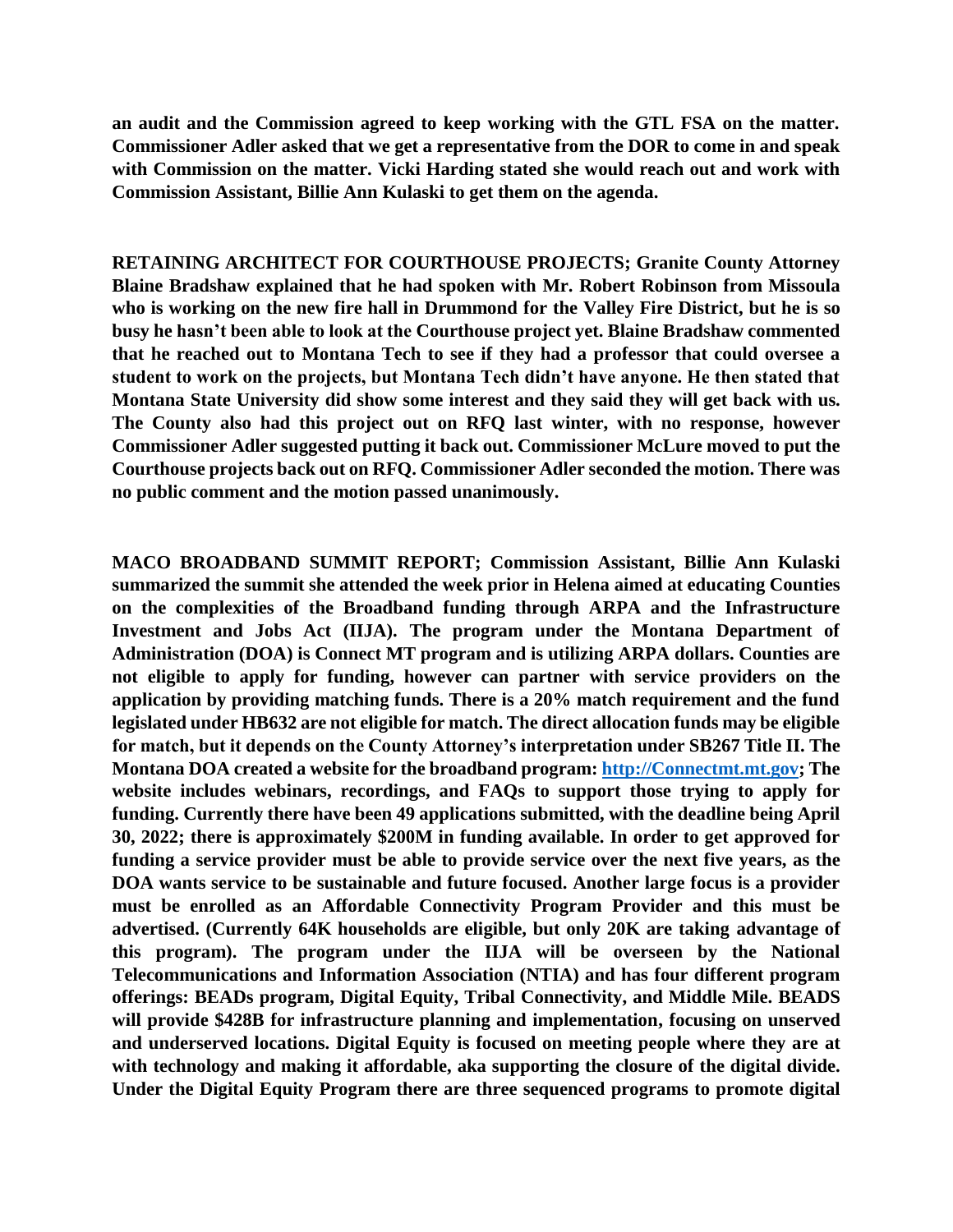**inclusion - State Planning Grant Programs \$60M; State Capacity Grant Program \$1.44B; and the Competitive Grant Program \$1.25B (open nationally).**

**GRANITE COUNTY SHERIFF, SCOTT DUNKERSON WITH DUI TASK FORCE BUDGET REPORT; Commissioner Adler read Sheriff Dunkerson's report and announced that the next DUI Task Force Meeting is on May 4, 2022. Sheriff Dunkerson then joined the Commission and discussed various prevention efforts they have been focused on including getting speakers in the schools and providing gift cards to designated drivers. He added that there is a business locally that has been doing catering licenses through the state and the monies coming in are going into the general fund. Sheriff Dunkerson asked if these funds could be used by the DUI Task Force as the reinstatement fees haven't been as high and the Department uses these for overtime patrols on event or holiday weekends. Sheriff Dunkerson noted that the DUI Task Force is being effective and the student representative on the task force is working hard to bring in speakers into the local schools. He further stated the County Attorney is doing a very good job prosecuting DUIs in the County. Commissioner McLure commented that currently these are going into the general fund but that during the next budget season they can designate these to the DUI Task Force.** 

**ONGOING NEGOTIATIONS WITH FLINT CREEK HYDRO LLC WITH JUDGE MCLEAN; Commissioner Adler explained that this Agenda item has been tabled, since mediator, Judge McLean (former district judge in Missoula), did not call in and the County has not received a written offer from Flint Creek Hydro LLC. The matter of the on-going negotiations will be an on-going agenda item. The County does acknowledge it may be a few weeks before the formal, written offer comes from Flint Creek Hydro LLC, but there are no guarantees. Granite County Attorney, Blaine Bradshaw added that he did follow up with their attorney, Matt Williams about four weeks ago, but still hasn't received a written offer. Blaine Bradshaw mentioned he also spoke with a potential expert who may be able to assist the County. This will be on the agenda for further discussion next week. Still working on this and it will be on the agenda again next week. The name of the expert will not be released until there is an agreement due to litigation strategy.**

**MONTANA DMV REQUEST FOR OFFICE SPACE; Montana Department of Motor Vehicles Regional Manager, Terry Davis and Granite County Treasurer, Vicki Harding joined the Commission to discuss the ability for the DMV to utilize office space within the Granite County Courthouse. Terry Davis stated that DMV would like to establish a small office within the Courthouse, to potentially increase their service offering within the County. They hope to be able to offer Real ID's to those utilizing the Granite County Office, and having their own space would also enable them to take their own payments and relieve the increased traffic in the Treasurer's Office on Drivers License Day. Currently the DMV offers one day a month and Terry Davis explained that this may lead to additional days being offered within the month. Currently appointments are booked out 80 days out to renew and over 60 days out to take a test, while the demand continues to grow. Commissioner McLure inquired to the closing of the Anaconda Office. Terry Davis responded that the DMV didn't have a good location in Anaconda, as they were working in the Senior Center and during**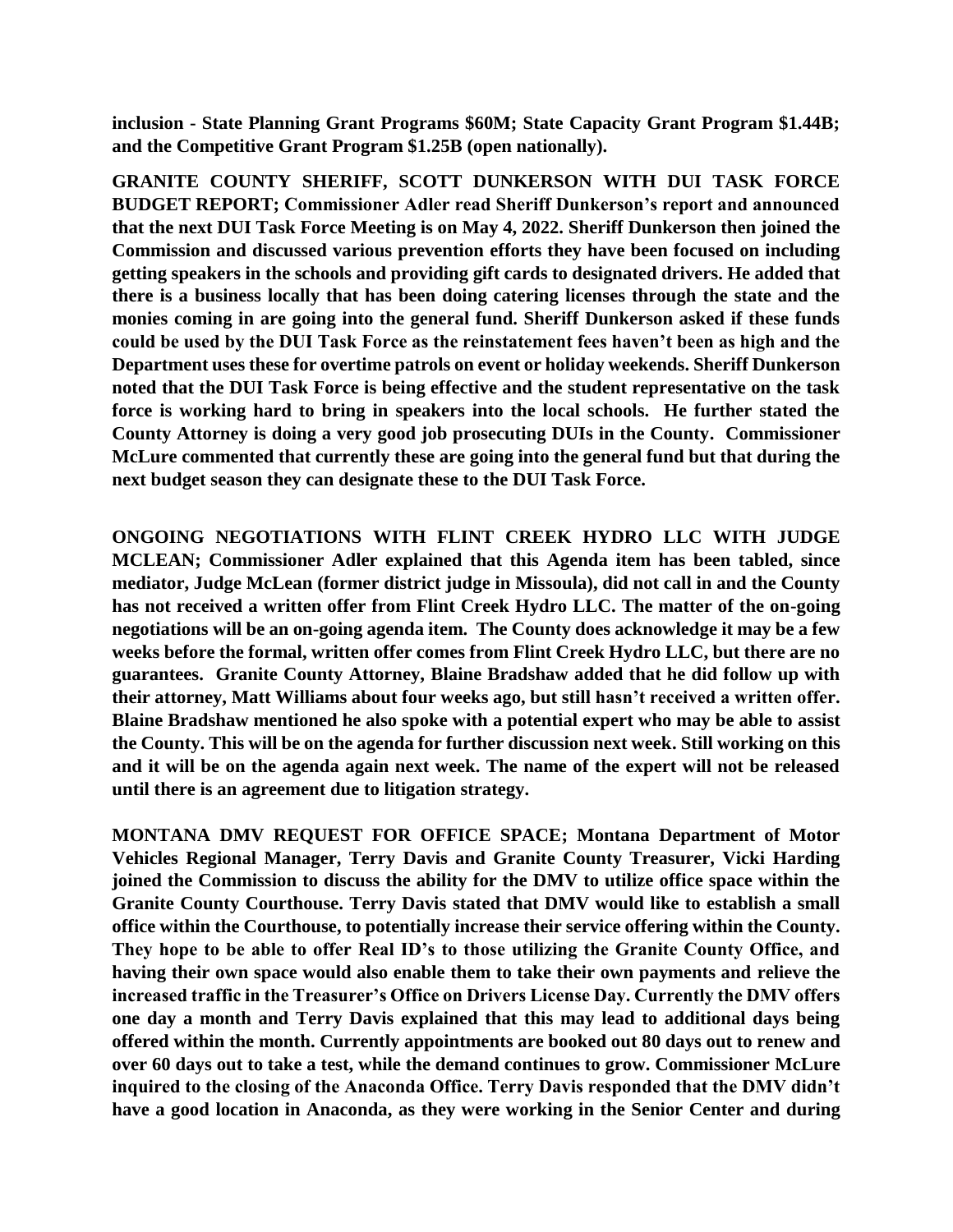**COVID-19 posed multiple obstacles. Commissioner Adler raised the question of whether or not the smaller office would be preferable over the larger office. Vicki Harding explained she would show Terry Davis both available spaces which include the former Elections Office on the main floor and the former Public Health Office on the basement level. Granite County Attorney, Blaine Bradshaw asked if they are requesting a rent-free situation as the Montana DMV would be providing a beneficial service to the County. Terry Davis responded that she would need to get the County in contact with her supervisors concerning that matter, however she is fairly certain the State would take care of rewiring the room for their equipment, at the State's expense. Commissioner McLure motioned to approve the Montana DMV's request for a mutually agreed upon office space in the Granite County Courthouse. Commissioner Adler seconded the motion. There was no public comment on the motion and it passed unanimously. An agreement will be drafted and reviewed by both parties, then placed back on the agenda for final approval.** 

**JB RAY WITH BLACKFOOT COMMUNICATIONS TO DISCUSS FIBER OPTIC PROJECTS & REQUEST A LETTER OF SUPPORT; The Commission was joined by Blackfoot Communications Network Infrastructure Manager, J.B. Ray and Blackfoot Communications, Director of Operations, Mary Warden to provide a brief update of the Fiber Project at Georgetown Lake and the plans to expand into the Philipsburg area and then into Drummond. JB Ray explained that as a Co-Op their projects are determined by their board and their directive is to bring fiber optic to our rural counties. Blackfoot Communications is applying with Montana Reconnect for the Philipsburg project, which is estimated to cost approximately \$20M. The Town of Philipsburg Mayor, Daniel Reddish met with JB Ray earlier in the month and the Town of Philipsburg has decided to do a letter of support for the projects as well as resolution. JB Ray explained that these applications garner more points if they receive letters of support from those in the affected areas.** 

**Public comment was received from John Kane, a resident of Lower Rock Creek question Blackfoot Communications regarding a four-year old project where there has been a dispute between some residents and Blackfoot Communications concerning fiber optic service. JB Ray explained that in that area the residents connect into the Clinton exchange and not the Philipsburg exchange and during that project Blackfoot reached out to the community, but the interest wasn't significant enough for the project to move forward. That specific project was also part of a different funding option. The project Blackfoot Communications is working on applying for is funded through the Montana Reconnect Program, however regardless of being awarded this grant, Blackfoot Communications still plans on moving forward with projects in the Philipsburg and Drummond areas. Mary Warden added that Blackfoot has been very strategic in figuring out where to put fiber over the last few years because it expensive, and with the COVID-19 pandemic opening a pathway to dollars for fiber optic projects they are able to start focusing on rural communities.** 

**Additional public comment was received from John Kane concerning the older project coming out of the Clinton exchange that Blackfoot Communications worked on.**